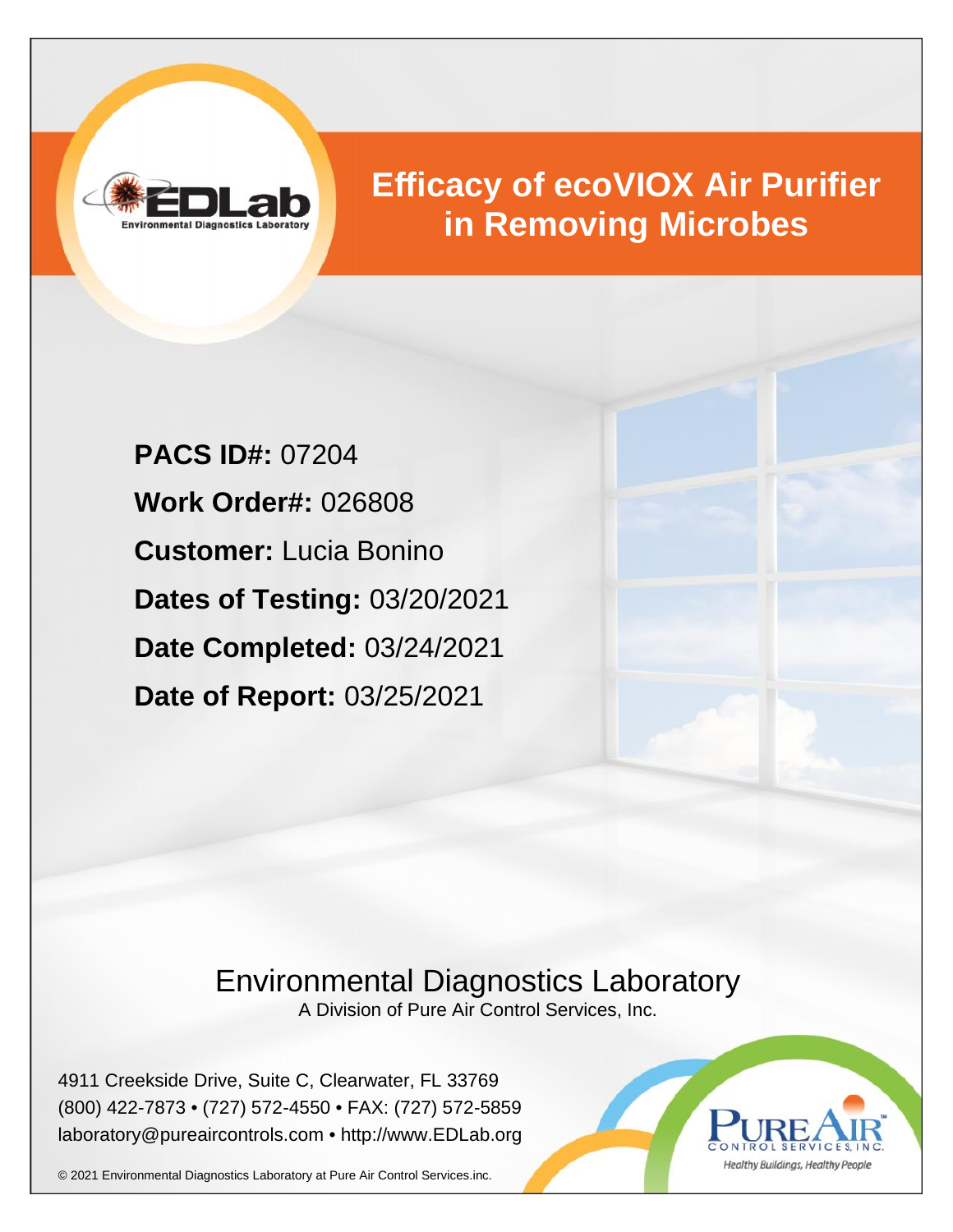

March 25, 2021

To

Lucia Bonino ecoVIOX LLC 1994 NE  $147<sup>th</sup>$  Terrace North Miami, FL 33181

Reference: PACS ID 07204 Work Order 026808 Efficacy Testing for ecoVIOX LLC

Dear Lucia Bonino,

We appreciate the opportunity to provide you with our professional environmental microbiology services. EDLab is pleased to submit this report that describes the efficacy testing for ecoVIOX.

This report summarizes the findings and other relevant data based on experiments set-up for efficacy evaluation of ecoVIOX.

Please call me at 1-800-422-7873, ext. 301 should you have any questions. We look forward in assisting you in future projects.

Respectfully submitted,

Kasandra Cuellar Staff Microbiologist

Joiya Mendez QC Analyst

Dr. Rajiv R. Sahay, CIAQP, FIAS Laboratory Director

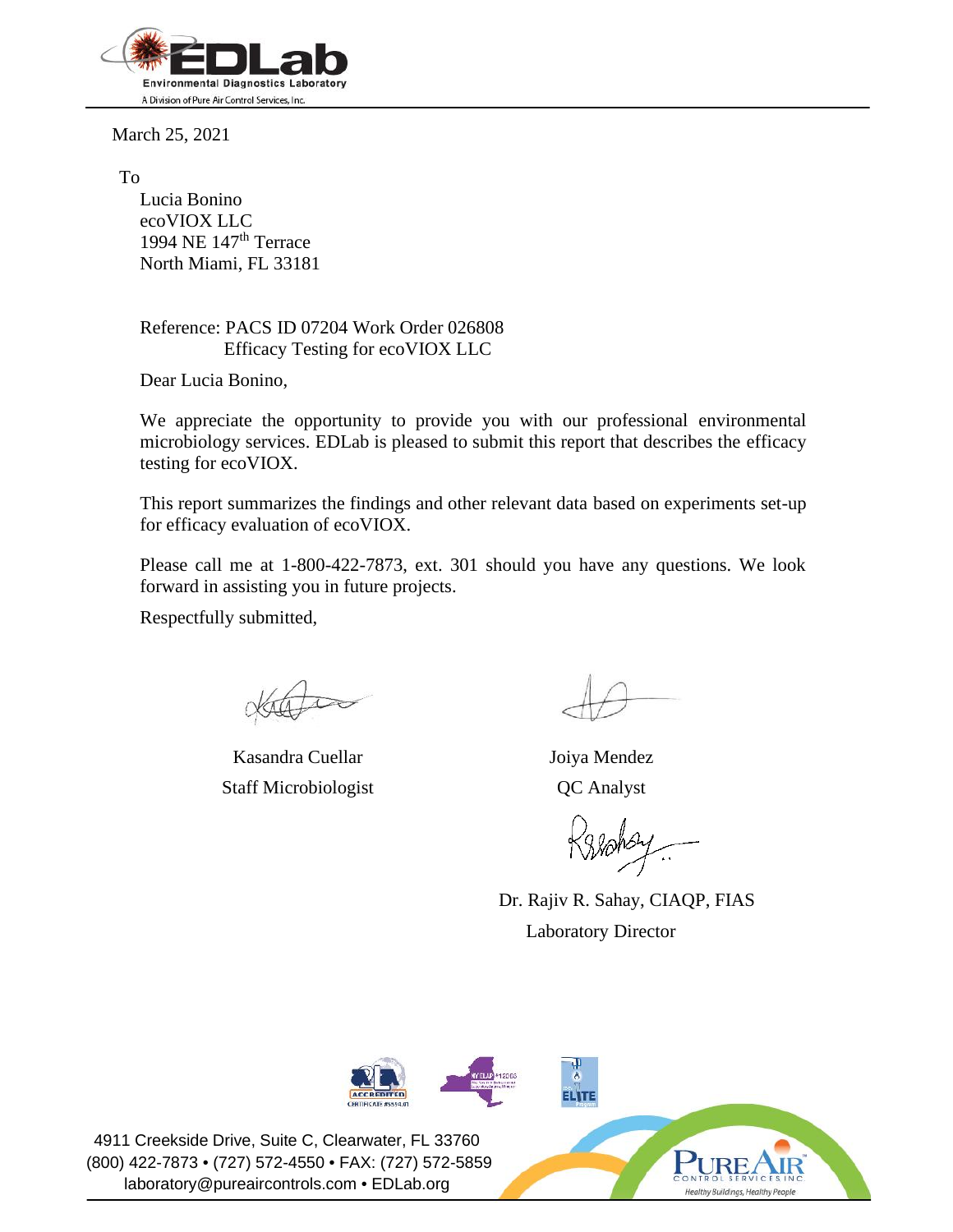



Environmental Diagnostic Laboratory 4911 Creekside DR., Suite C Clearwater, FL 33760 1-800-572-4550 Ext. 301 laboratory@pureaircontrols.com www.edlab.org

**PACS ID**: **07204 Work Order**: **- 026808**

Sample Numbers/Lab Numbers:001/193344

**Product description:** This system is equipped with a charcoal activated HEPA filter, UVC lamp, ionizer, along with an ozone generator.

**Test Challenge Organisms: Bacteria:** *Staphylococcus aureus* **Fungi:** *Aspergillus niger*

**TEST:** Microbial Removal Efficacy

**Methodology:** To determine the microbial removal efficacy of an air purification device. A known concentration of the selected challenge organisms S*taphylococcus aureus* and *Aspergillus niger* were aerosolized through the device. Air samples were collected both when the device was switched off (device not running) and switched-on (all components of the device were running) utilizing the settling plate method at two different time intervals (0 and 60 minutes) with Typic Soy Agar (TSA) and Malt Agar Extract (MEA) microbial culture media for *S. aureus* and *A. niger,* respectively. Samples for pretest sterility verification of the test chamber was collected in addition to the negative and positive control samples. The viability and concentration of the suspension utilized for the aerosolization of the test organisms (*S. aureus and A niger*) was determined by serial dilution technique.

#### **Controls:**

**Negative Controls:** Reagent Water Lot:476425 Exp:06-26-2021

#### **Positive Controls:**

*Staphylococcus aureus* ATTC: 25923 Exp:06-30-2021 *Aspergillus niger* ATTC:6275 Exp:01-31-2022

**PACS-WO: 07204-02808 Product Efficacy Testing for an Air Purifier Date of Report:03/25/2021 Page | 1**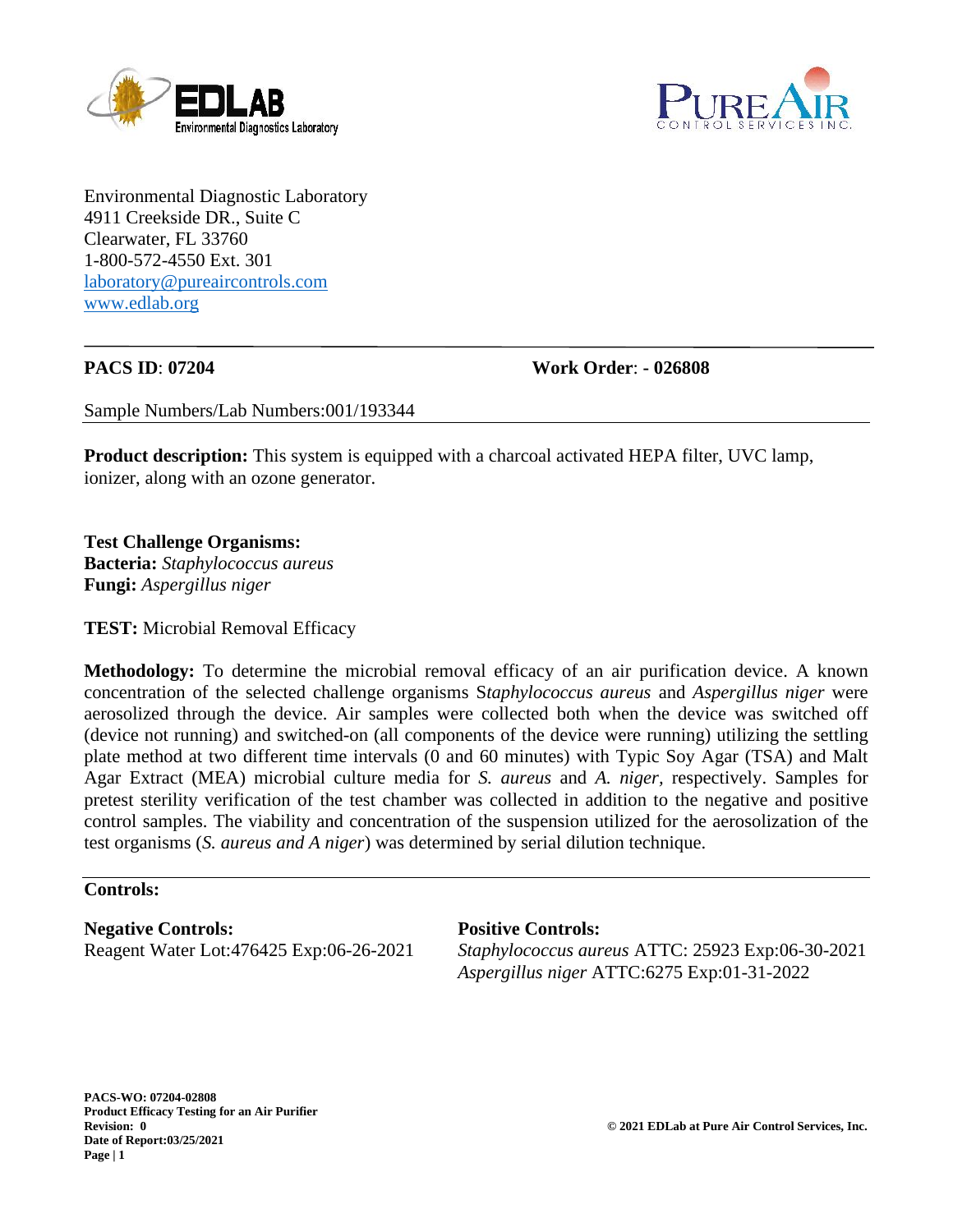



#### **Microbiological media used:**

TSA= Lot #: 135372 Exp:06-07-2021 MEA= Lot #:47409 Exp:05-17-2021

#### **Challenge concentration:**

*Staphylococcus aureus* 50.8 x 10<sup>4</sup> *Aspergillus niger* 25.0 x 10<sup>2</sup>

#### **Observations:**

All the experiments were conducted under standard laboratory conditions. *Table - 1* records the sterility verification of the environmental test chamber. *Table - 2* contains the results of the efficacy of the device tested.

| <b>Trial</b>              | <b>Bacteria</b> | Fungi      |
|---------------------------|-----------------|------------|
| Sterility<br>Verification | <b>BDL</b>      | <b>BDL</b> |

*\*BDL=Below Detection Limit*

|  | Table – 2: Microbiological Efficacy Results |  |  |
|--|---------------------------------------------|--|--|
|--|---------------------------------------------|--|--|

| <b>Challenge</b><br><b>Organisms</b> | <b>Pre-treatment</b>                       |                                             | <b>Post-treatment</b>                      |                                     |
|--------------------------------------|--------------------------------------------|---------------------------------------------|--------------------------------------------|-------------------------------------|
|                                      | Colonies<br>$(CFU/m^2)$<br>$0 \text{ min}$ | Colonies<br>$(CFU/m^2)$<br>$60 \text{ min}$ | Colonies<br>$(CFU/m^2)$<br>$0 \text{ min}$ | Colonies<br>$(CFU/m^2)$<br>$60$ min |
| S. aureus                            | 899,422                                    | 373                                         | 2,986                                      | <b>BDL</b>                          |
| A. niger                             | 8,584                                      | 1,866                                       | 187                                        | <b>BDL</b>                          |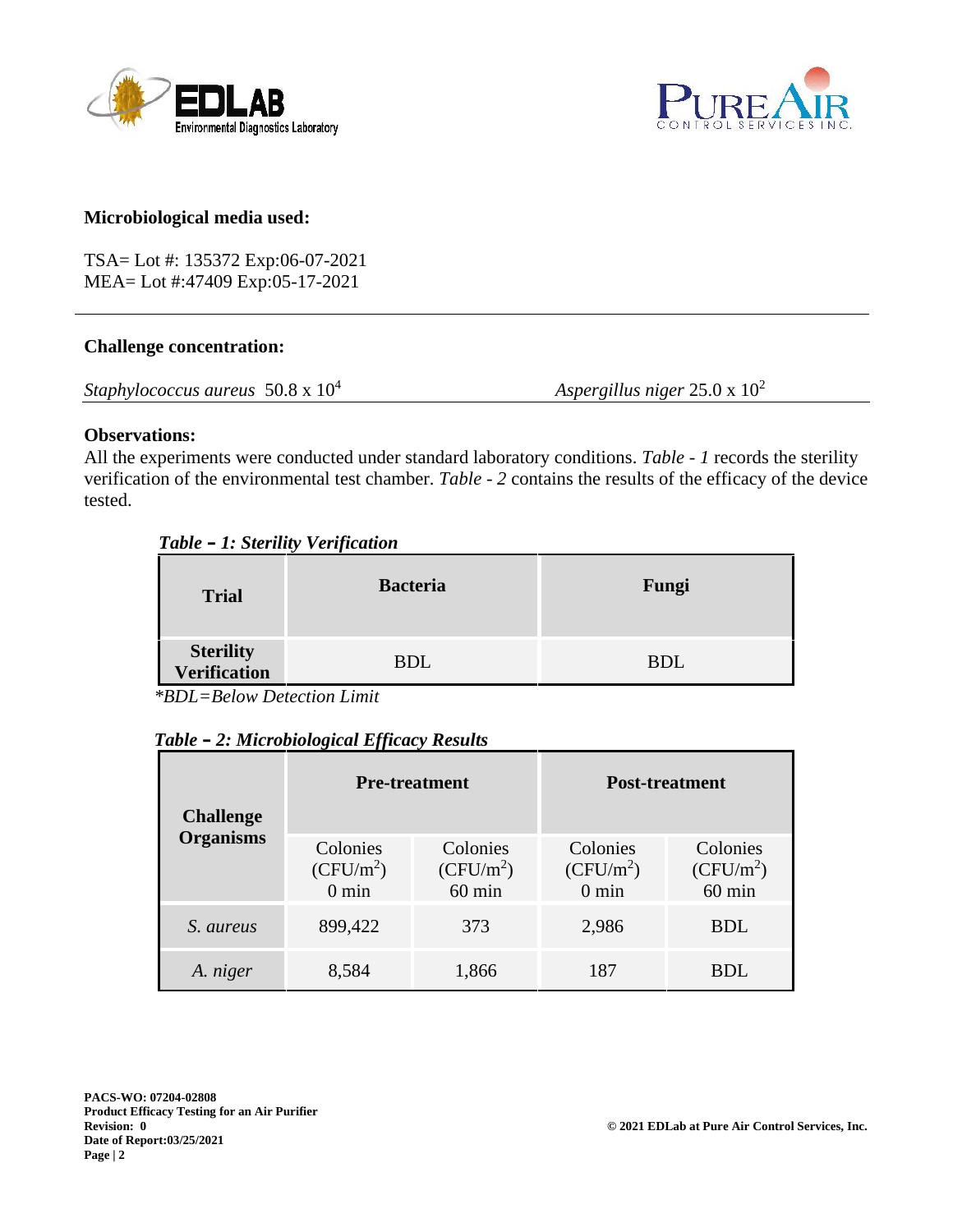



### *Figure – 1 Efficacy on Microbes*



**Figure – 1A**



**Figure – 1B** *\*BDL= Below Detection Limit*

**PACS-WO: 07204-02808 Product Efficacy Testing for an Air Purifier Date of Report:03/25/2021 Page | 3**